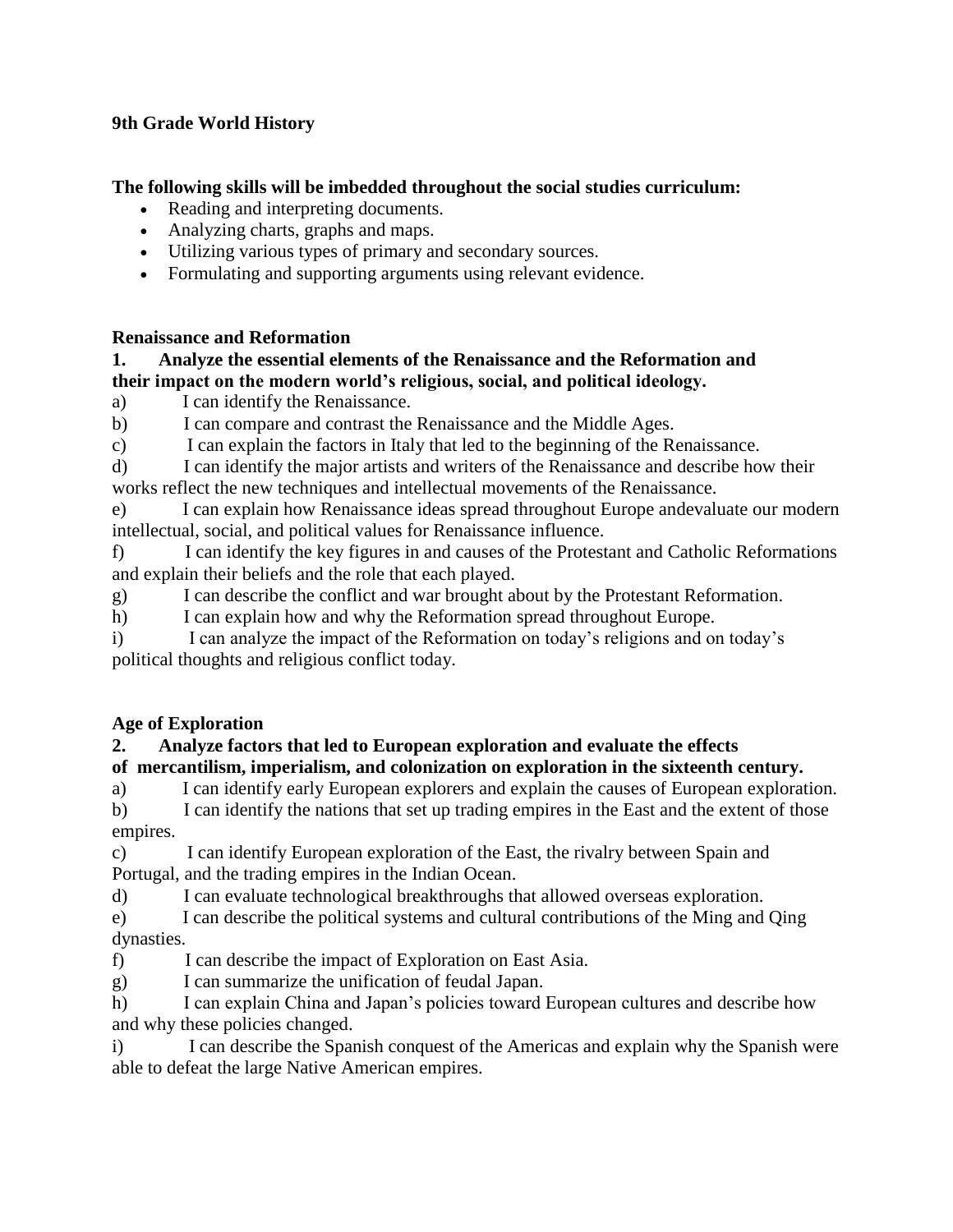j) I can describe the government and economic systems of the Spanish colonies and explain their impact on Native Americans and even Africans.

k) I can describe the Atlantic slave trade and explain the consequences.

l) I can identify the Colombian Exchange and evaluate its impact on the society, economy, and governments in Europe.

m) I can describe the Commercial Revolution in Europe brought on by European exploration and colonization.

n) I can identify mercantilism and explain its effect on European colonization.

o) I can identify European explorers within North America and describe their impact.

# **Absolute Monarchs in Europe**

#### **3. Evaluate the rise of absolutism and the strengths and weaknesses of an absolute monarchy.**

a) I can identify the major nations of Europe in the 16th and 17th centuries.

b) I can identify the type of government of each major nation in Europe in the 16th and 17th century.

c) I can define absolute monarchy.

d) I can explain the factors that led to the growth of central governments and the emergence of monarchs that had absolute power.

e) I can describe the establishment of a constitutional monarchy in England and explain the influence of that government on our government today.

f) I can compare and contrast an absolute monarchy, constitutional monarchy, and democracy.

g) I can compare select absolute monarchs and royal European families, describing their growth and use of their power.

h) I can explain the political and economic conflict of the 17th century and compare and contrast them to present day conflict.

# **Enlightenment and Revolution**

#### **4. Evaluate the impact of the Scientific Revolution and the Enlightenment on governments and societies and evaluate how the American and French Revolutions reshaped European balance of power.**

a) I can explain the circumstances that led to the Scientific Revolution.

b) I can identify the scientists and describe the scientific advances and theories that were developed during the scientific revolution.

c) I can explain the responses of the Church and government authorities to the new scientific theories and advancements.

d) I can explain how the Scientific Revolution led to the Enlightenment.

e) I can explain the ideas of the key figures and concepts of the Enlightenment.

f) I can explain how the Enlightenment ideas spread throughout Europe and explain their impact on Europe.

g) I can evaluate the impact of enlightened despots on their countries.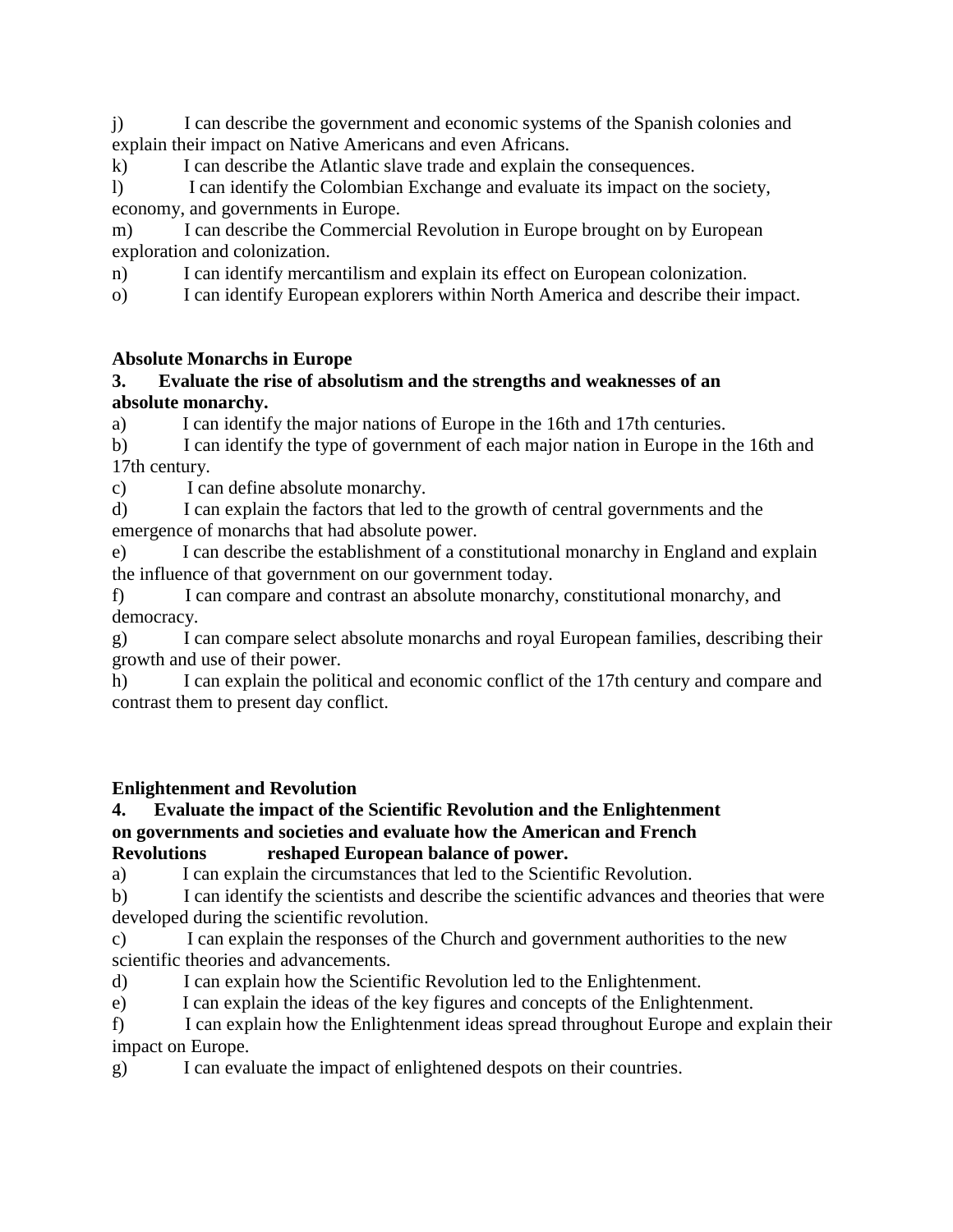h) I can analyze the impact of Enlightenment ideals on the relationship between Britain and her colonies in North America.

i) I can analyze important documents in American history and evaluate the impact of the Enlightenment on those documents.

j) I can summarize the factors that led to the French Revolution.

k) I can connect the American Revolution with the French Revolution.

l) I can summarize the political reforms in France and describe the different groups participating in the French Revolution.

m) I can describe the impact of the French Revolution on Europe

n) I can trace Napoleon's rise to power and describe the role of Napoleon as an empire builder.

o) I can identify the course of action Napoleon took and reforms he enacted to restore order in France.

p) I can trace Napoleon's rise to power and final downfall.

q) I can describe and evaluate the decisions made at the Congress of Vienna.

r) I can explain what factors led Latin American nations to revolutions of independence.

s) I can identify the key players in the Latin American wars of independence and describe their actions.

t) I can analyze the effects of the Latin American colonial government on the efforts of Latin American countries to build stable governments after winning independence.

# **The Industrial Revolution**

# **5. Examine the Industrial Revolution and analyze its effect on culture, political, and economic thought.**

a) I can identify the agricultural factors that laid a foundation for an Industrial Revolution.

b) I can identify the key inventions that led to industrialization.

c) I can explain how the Industrial Revolution spread to other parts of Europe and the Americas.

d) I can describe the impacts of the Industrial Revolution on the society of Europe.

e) I can describe the development of new economic theories such capitalism, socialism, and communism.

# **Nationalism and Growth of Democracy**

## **6. Relate the rise of nationalism and liberalism in the western world in the 1800's to political movements in Europe.**

a) I can explain the basic principles of the political thought movements of the 1800'sliberalism and conservatism, and explain which populations supported each movement.

b) I can define nationalism and describe its origins and growth in Europe.

c) I can identify the causes and effects of the revolutions in the Balkans, France, Austria, Russia and Germany and analyze the effects of nationalism or liberalism in these revolutions.

d) I can identify the key players in and compare and contrast the unification movements of Italy and Germany.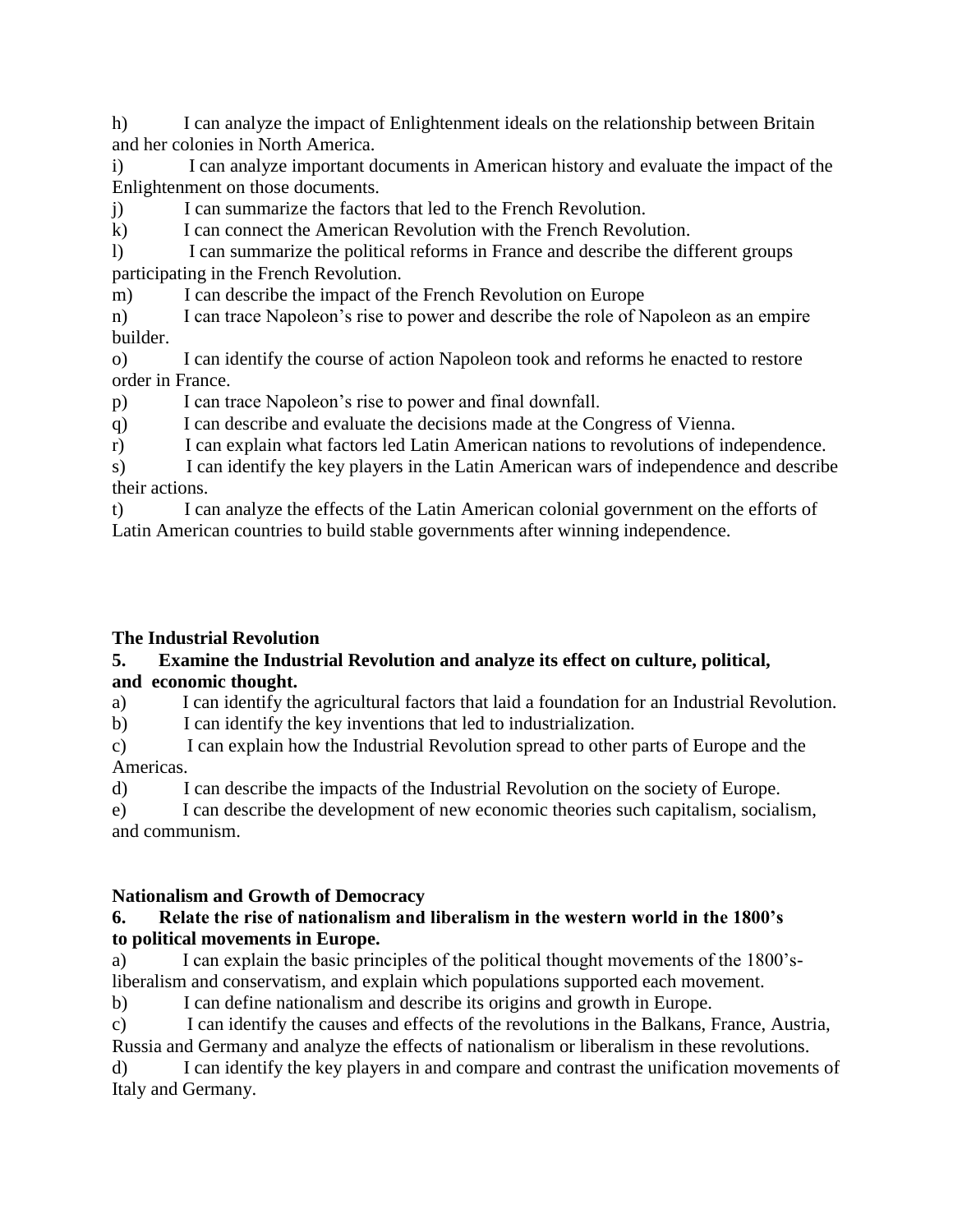e) I can identify and describe elements of Romanticism in literature and music.

f) I can give examples of elements of realism and impressionism in art and literature.

g) I can explain the revolution in artistic movements and link them to industrialism and nationalism.

h) I can describe the growth and advancement of democracy in Britain and France.

i) I can identify the development of reform movements throughout the world especially women's suffrage.

j) I can explain the idea of self-rule and how certain English colonies or territories achieved self- rule.

k) I can trace the growth of the United States and the effect of the Civil War on the economies of the United States and Great Britain's colonies.

l) I can explain the effect that new inventions and technology had on 19th century life.

# **The Age of Imperialism**

#### **7. Identify effects of imperialism on the culture and governments of Europe, Africa and Asia**.

a) I can explain the process and motivation of the colonization of the world by western powers.

b) I can identify the major countries involved in empire building in the late 19th century and describe how and what lands they gained control.

c) I can compare and contrast forms of imperial control.

d) I can evaluate the effects of imperialism and colonization on the world and explain how native peoples resisted imperial control.

e) I can trace the decline of the Ottoman Empire and the rise of geopolitics and imperialism in Muslim lands.

f) I can identify features of British colonialism in India.

# **The Great War**

# **8. Analyze the causes, course, and consequences of World War I.**

- a) I can describe forces leading Europe towards war.
- b) I can explain the origin and spread of World War I.
- c) I can evaluate the effects of new technology on World War I.
- d) I can explain how World War I was a total war.
- e) I can describe the effect of World War I on the home front.

f) I can explain the terms of the Treaty of Versailles and other treaties of the Paris Peace Conference.

# **Revolutions and Nationalism**

# **9. Analyze the political upheavals that swept through Russia, China, and India.**

a) I can describe the political and economic systems of Russia in the late 1800's and early 1900's.

- b) I can explain the forces that led to the rise of communism in Russia in 1917.
- c) I can describe the communist revolution in Russia.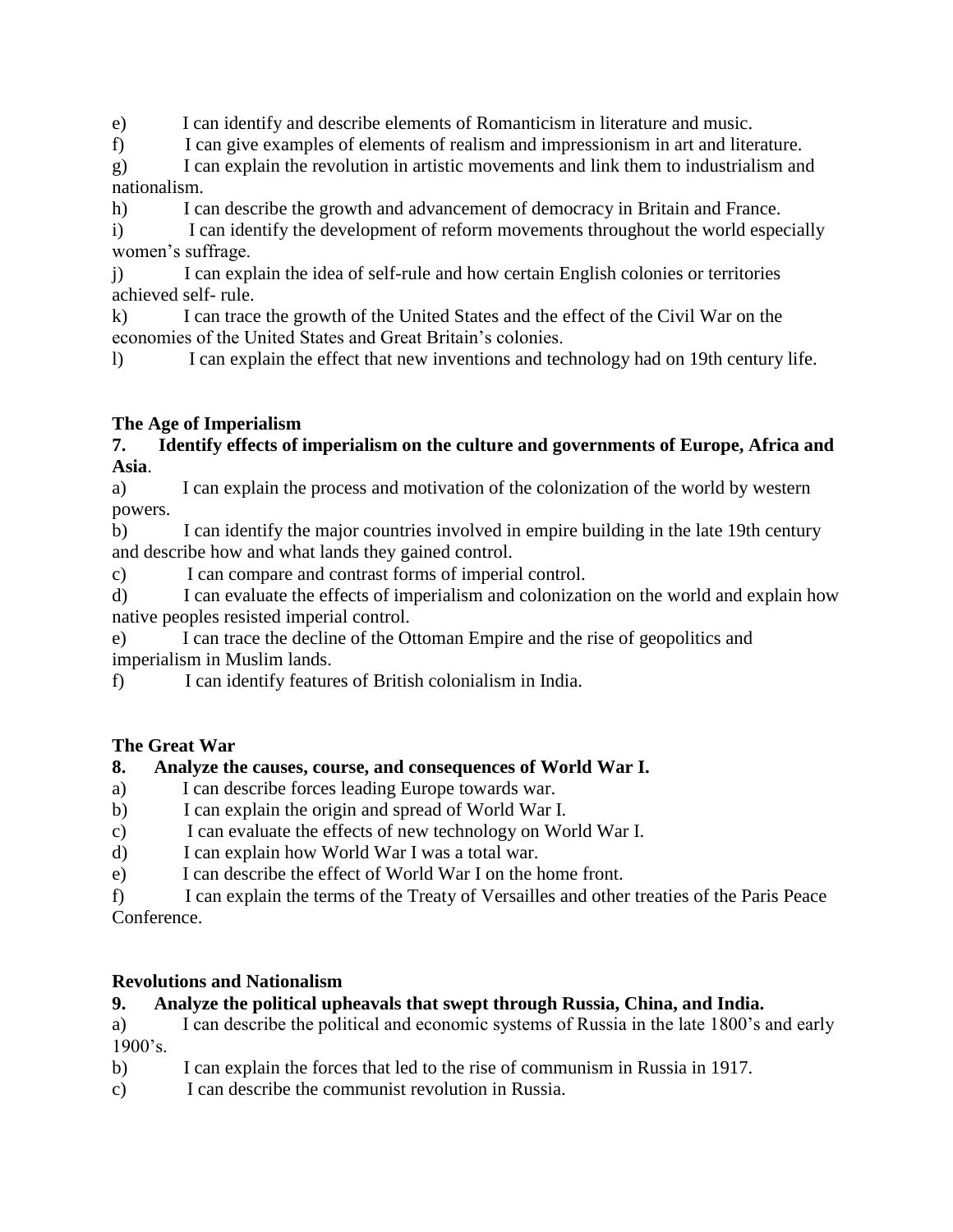d) I can describe the features of the communist government and economy established by Lenin.

e) I can describe the totalitarian state established by Joseph Stalin.

f) I can describe the collapse of Imperial China and the struggle between the Nationalists and Communists.

g) I can compare and contrast the nationalist movements in India and Southwest Asia.

# **Years of Crisis**

#### **10. Analyze the factors that led to economic, political, and social turmoil during the interwar period.**

a) I can identify technological advances in science, psychiatry, and technology and explain their effects on society during the interwar period.

b) I can analyze the effects of WWI on the new styles of art and literature of the interwar years.

c) I can identify the causes of the Great Depression.

d) I can analyze the U.S. Great Depression's economic, social, and political impact on the rest of the world.

e) I can identify and evaluate President Roosevelt's reforms aimed at ending the Great Depression.

f) I can describe the rise of fascism in Europe and explain why fascist dictators appealed the people of their nation.

g) I can analyze the effects of allowing a fascist dictator to govern.

h) I can identify how these militaristic nations pushed the world toward WWII and evaluate the free world's attempts to prevent that war.

# **World War II**

# **11. Analyze the cause, events, and outcomes of World War II.**

a) I can explain how WWII began, identify the combatants, and describe the course of the war in the early years.

b) I can describe the United States involvement during the early stages of WWII and explain how the United States was drawn into the war.

c) I can identify the major turning point battles that led to the Allied victory in WWII.

d) I can explain the Allied strategy to defeat the Axis powers in WWII.

e) I can describe the cause and effects of the Holocaust, paying particular attention to Hitler's Final Solution.

f) I can summarize the defeat of the Axis Powers and analyze how the leaders of the aggressor nations were dealt with after the war.

g) I can compare and contrast the Allied treatment of Germany and Japan after WWI and WWII.

# **Restructuring the Postwar World**

**12. Describe how the United States and the Soviet Union competed for economic and military superiority and how both countries extended their control over other nations.**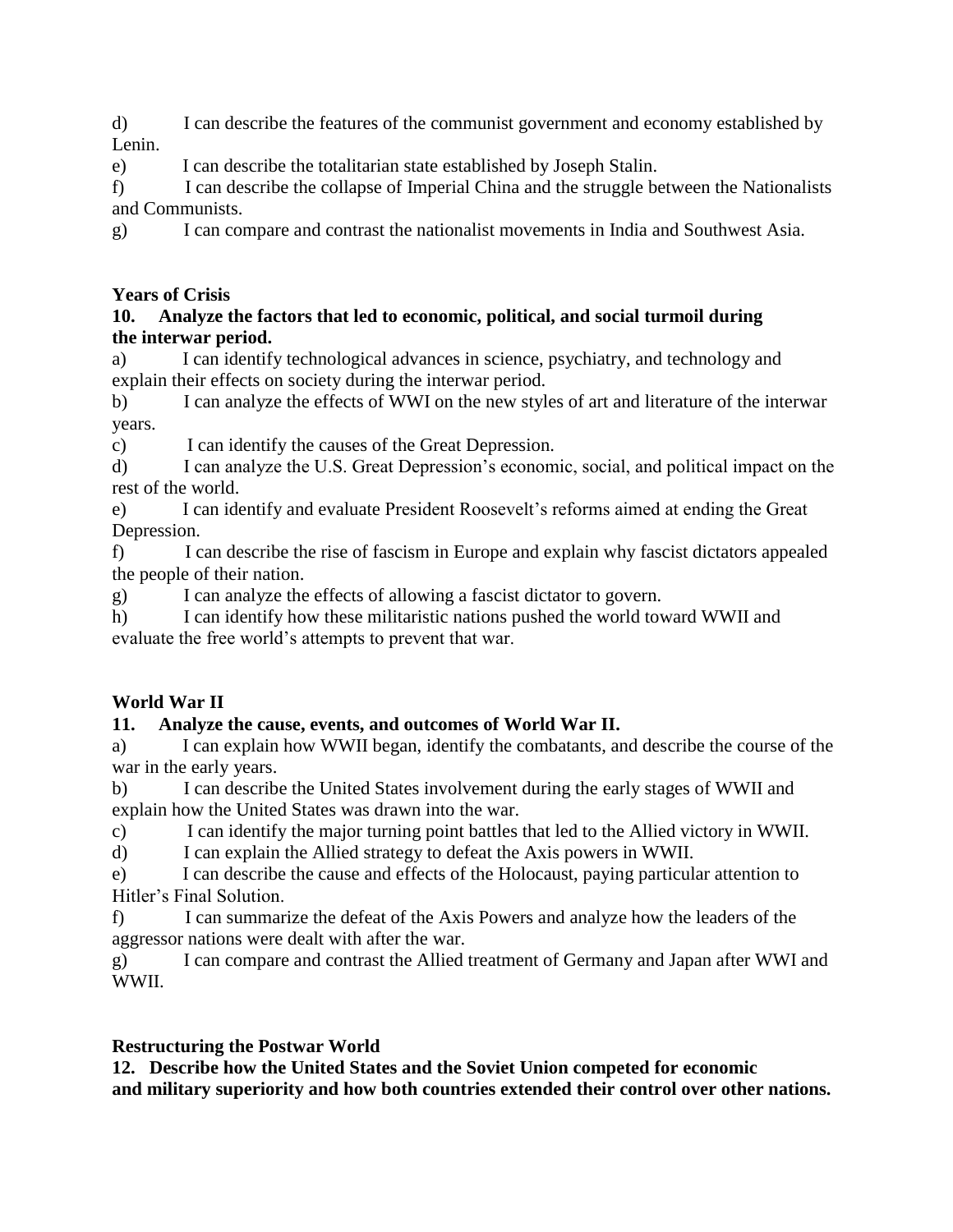a) I can explain the origins of the Cold War and identify the major participants in this conflict.

b) I can describe how the Soviet Union was able to dominate Eastern Europe after WWII. c) I can compare and contrast the policies of the US and Soviet Union during the Cold War and evaluate their effectiveness.

d) I can describe the civil war in China between Nationalists and Communists.

e) I can identify the major conflicts of the Cold War and analyze the United States involvement in those conflicts.

# **Tenth Grade Early United States History**

## **1. Analyze the political structures, economic growth, and society of colonial geographic regions.**

a) I can explain why scientists believe that the earliest American migrated from Asia.

b) I can describe the early civilizations of Mesoamerica and Native American cultures.

c) I can analyze the impact of the Renaissance on European exploration.

d) I can describe the early European voyages and the establishment of French, Spanish, Dutch, and English colonies.

- e) I can identify and discuss the early Spanish and French settlements of North America.
- f) I can summarize the Columbian Exchange.

g) I can explain the religious and economic reasons why England became interested in America.

h) I can describe the founding of the thirteen original colonies and compare and contrast their economic, political and cultural development.

i) I can outline the development of slavery in the South.

j) I can summarize how life in the New England, Middle and Southern Colonies differed from one another.

k) I can describe mercantilism and its effect on the relationship between the colonies and England.

l) I can explain how the Glorious Revolution in England affected the colonies.

m) I can explain how the Enlightenment and the Great Awakening affected the colonies.

# 2. **Examine the causes and effects of the American Revolution.**

a) I can summarize events that fueled colonial discontent with British rule.

b) I can explain how British legislation and the impact of the French and Indian War affected the relationship between Britain and the colonies.

c) I can describe ways in which Massachusetts continued to defy Britain after the repeal of the Townshend Acts.

d) I can discuss the significance of *Common Sense*.

- e) I can differentiate between the First and Second Continental Congress.
- f) I can summarize the first battles between Britain and the colonies.
- g) I can analyze the Declaration of Independence and summarize its main points.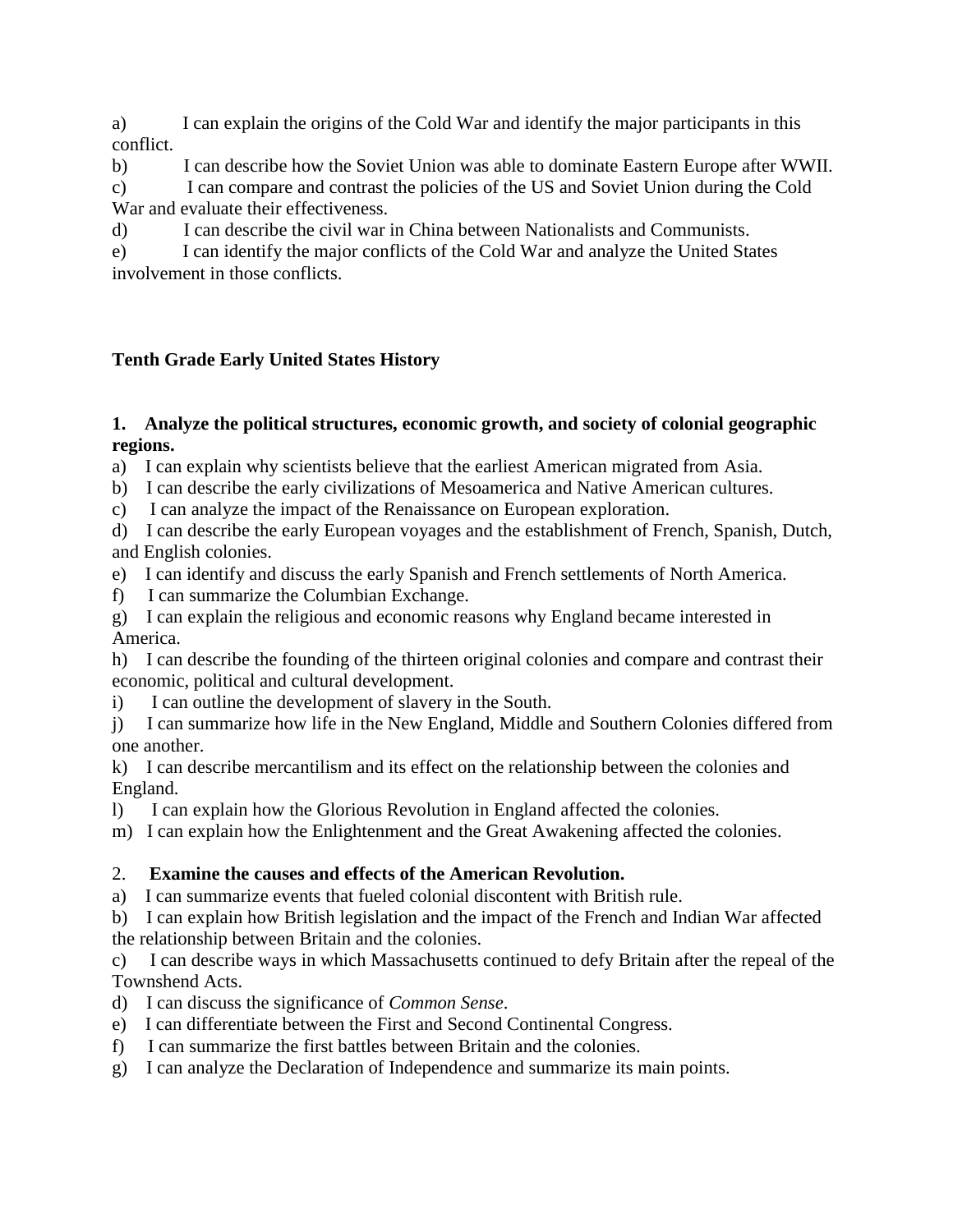h) I can describe the strategies, advantages and disadvantages of the American and British armies.

- i) I can differentiate between Loyalists and Patriots.
- j) I can summarize important turning-point battles of the war.
- k) I can evaluate the Articles of Confederation.
- l) I can explain the terms of the Treaty of Paris.

#### **3. Assess and critique the Confederation Period and the evolution to federalism in the United States.**

- a) I can list the achievements of the newly formed Confederation Congress.
- b) I can summarize the weaknesses of the Articles of Confederation.
- c) I can describe the issues at stake during the Constitutional Convention.
- d) I can discuss the compromises reached during the Constitutional Convention.
- e) I can summarize the main points in the debate between the Federalists and the Anti-Federalists.
- f) I can explain how the Constitution was finally ratified.
- g) I can outline the structure and powers of the U.S. Government under the Constitution.
- h) I can explain the limitations of each branch under a system of checks and balances.

#### **4. Evaluate the challenges of establishing a strong central government and the growth of a spirit of nationalism.**

- a) I can explain Alexander Hamilton's economic initiatives.
- b) I can discuss the growing tensions between the nation's political parties.
- c) I can discuss the rising tensions between Western settlers and Native Americans.
- d) I can outline the events surrounding the Whiskey Rebellion.
- e) I can explain the XYZ Affair.
- f) I can summarize the Virginia and Kentucky Resolutions.
- g) I can evaluate the evolution of federalism through the Marshall Court decisions.
- h) I can discuss the events leading to and the impact of the Louisiana Purchase.
- i) I can describe why the United States declared war on Britain and discuss the major campaigns of the war.
- j) I can list the results of the Treaty of Ghent.
- k) I can examine the changes that took place in transportation in the early 1800s.
- l) I can discuss how the Industrial Revolution changed methods of production.
- m) I can explain why cotton dominated the southern economy.
- n) I can evaluate and critique the significance of the Monroe Doctrine.
- o) I can list the major parts of the Missouri Compromise and identify its geographical effect on a map.

# **5. Trace the growth of popular democracy and the rise of the common man.**

a) I can describe why the election of 1824 was controversial.

b) I can describe Jackson's policy regarding Native Americans and explain how this led to the Trail of Tears.

- c) I can explain why Jackson opposed the National Bank and its effect on the economy.
- d) I can assess Jackson's influence on the modern presidency and democratic ideals.
- e) I can describe how the 1828 and 1832 tariffs sparked debate over states' rights.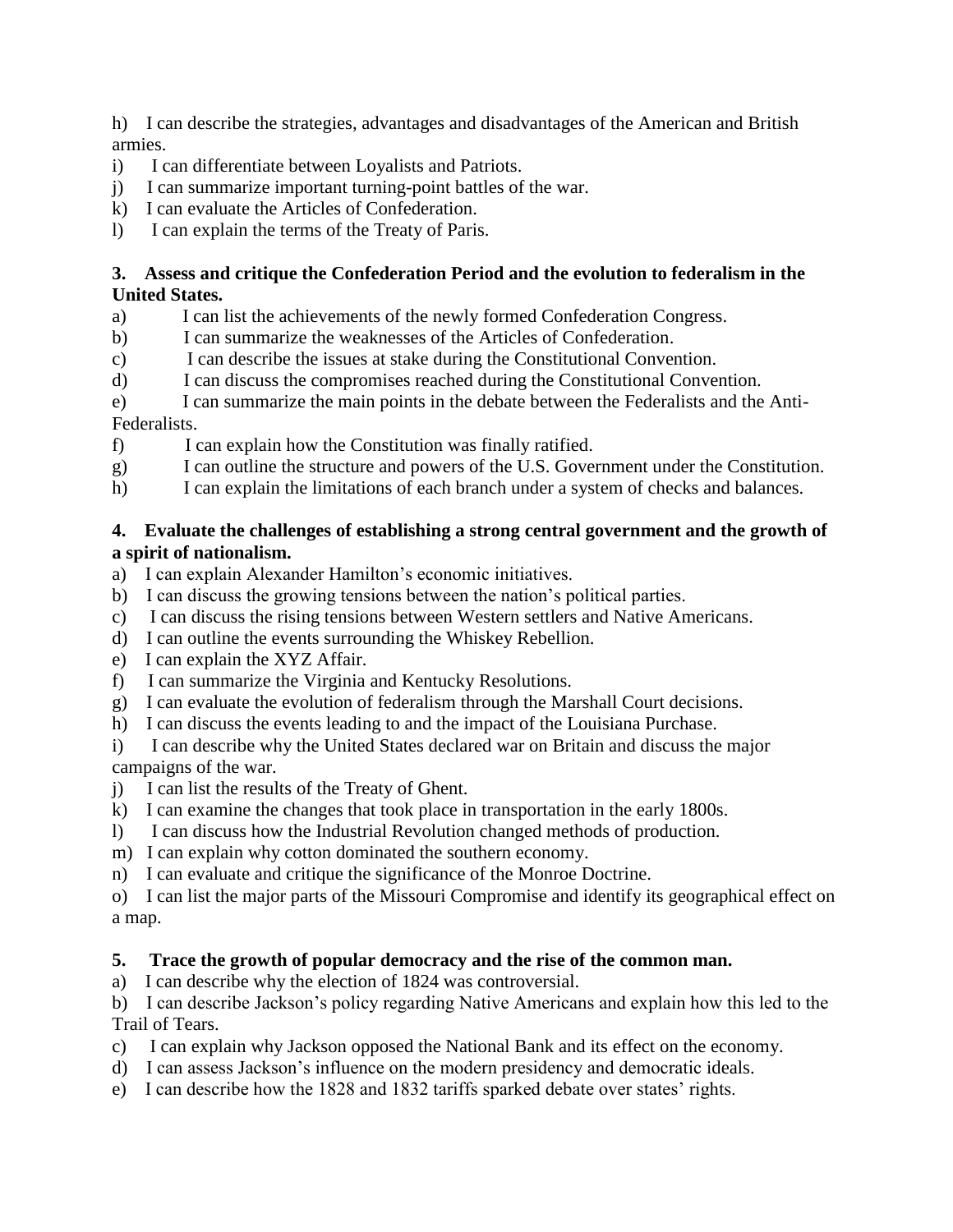f) I can explain why immigration to the US increased in the early 1800's and describe reaction to it.

- g) I can explain the Second Great Awakening and its impact on reform.
- h) I can list major areas of society that reformers set out to improve.
- i) I can analyze the abolition movement and its effects on the North and South.

#### **6. Analyze the idea of "manifest destiny" in relation to westward expansion and the spread of democratic ideals.**

a) I can discuss the inventions that made it easier to farm the plains.

b) I can analyze why Americans were willing to give up their lives in the East to move to the West.

- c) I can explain how transportation inventions and inventors led to westward expansion.
- d) I can describe utopian societies and the rise of Mormonism.
- e) I can analyze expansion in Texas.
- f) I can evaluate the causes and effects of the Mexican-American War.
- g) I can describe geographical changes after the Mexican-American War.
- h) I can identify the paths of the Oregon and Santa Fe Trails and discuss their significance on westward expansion.
- i) I can describe the impact of the California gold rush on westward expansion.

#### **7. Explain how the acquisition of new territories and the issue of slavery led to rising sectional tensions in the United States.**

a) I can describe conditions of slavery and analyze the impact of resistance to slavery.

b) I can list the major features of the Compromise of 1850 and identify on a map the regions it affected.

c) I can evaluate how both the Fugitive Slave Act and the transcontinental railroad heightened sectional tensions.

d) I can summarize the effects of the Kansas-Nebraska Act and identify the territory affected on a map.

- e) I can explain how "Bleeding Kansas" became the scene of a territorial civil war.
- f) I can examine the significance of *Uncle Tom's Cabin*.
- g) I can explain the significance of the Underground Railroad.
- h) I can analyze the events that increased sectional tensions in the late 1850s.
- i) I can describe the Lincoln-Douglass Senate campaign of 1858.
- j) I can analyze *Dred Scott v. Sandford*.
- k) I can examine the significance of Uncle Tom's Cabin.
- l) I can explain John Brown's raid.

m) I can describe the various attempts to find a compromise between the demands of the North and the South.

#### **8. Outline the course and consequences of the American Civil War.**

- a) I can assess the strengths and weaknesses of each region's economy.
- b) I can contrast the political situations of the Union and the Confederacy.
- c) I can compare the eastern campaigns to those in the West.
- d) I can analyze the impact of the Emancipation Proclamation.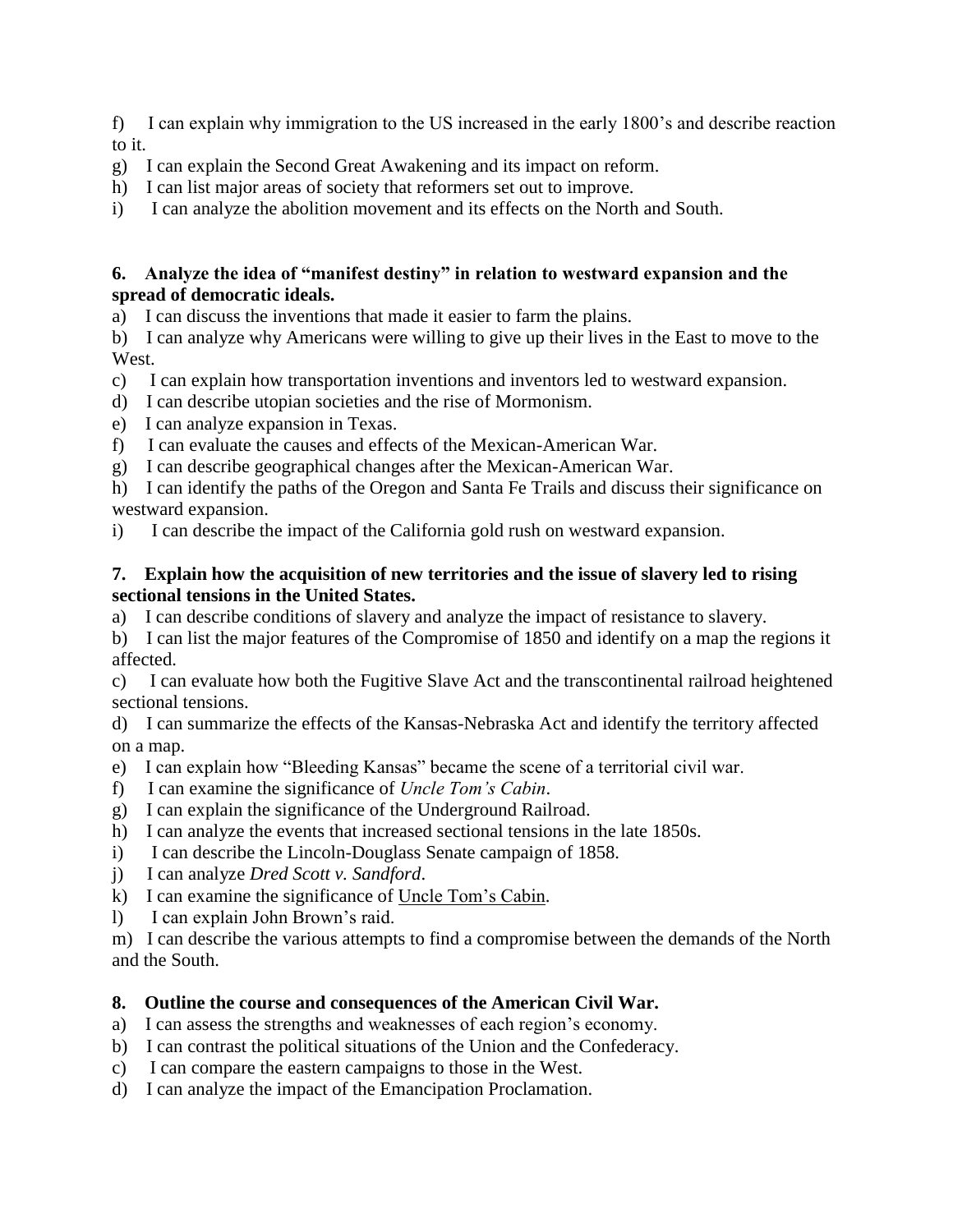- e) I can analyze the impact of the war on regional economies.
- f) I can evaluate the wartime experiences of soldiers and civilians.
- g) I can identify and explain the significance of the major figures of the Civil War.
- h) I can identify and explain the significance of the major battles of the Civil War.
- i) I can discuss Lee's surrender and the end of the war.
- j) I can describe the assassination of Lincoln and analyze its impact on the U.S.

#### **9. Examine the impact of Reconstruction on the long-term development of the United States.**

a) I can contrast Lincoln's plan to reunite the nation with that of the Radical Republicans.

b) I can discuss the impact of Reconstruction on economic development in the South immediately after the war.

- c) I can analyze the Reconstruction dispute between President Johnson and Congress.
- d) I can describe the major features of Reconstruction.
- e) I can explain the  $13<sup>th</sup>$ ,  $14<sup>th</sup>$ , and  $15<sup>th</sup>$  Amendments.
- f) I can examine the Ku Klux Klan, the Black Codes, and the Jim Crow Laws.
- g) I can discuss the policies and problems of Grant's administration.
- h) I can explain how Reconstruction ended and contrast the New South and the Old South.

#### **10. Explain the settlement of the West through the lives of Western miners, farmers, and ranchers and how this migration affected the Native Americans' way of life.**

- a) I can describe open-range ranching and how the open range was closed.
- b) I can explain why and how people began settling the Plains.
- c) I can describe how land grants and railroads contributed to settling the West.
- d) I can trace the growth of commercial farming and its impact on the Plains.
- e) I can discuss conflicts that arose between the Plains Indians and American settlers.
- f) I can summarize problems caused by attempts to assimilate Native Americans.

#### **11. Explain the transition of the United States from an agrarian, rural society to an industrial, urbanized nation.**

a) I can map immigration to the United States based on economic, social, and political necessity.

- b) I can trace the development of African-American entrepreneurship in the late 1800s.
- c) I can explain the causes of industrialization in the United States.
- d) I can explain the effects of industrialization on the growth and development of the nation.

e) I can explain the impact of the building of the transcontinental railroad on the development of the United States.

f) I can identify men who were considered "Robber Barons" and analyze the controversy over their wealth.

g) I can trace the changes in business and organized labor that occurred during the Gilded Age.

h) I can describe the various beliefs of the Gilded Age, including laissez-faire, Social Darwinism, and the Gospel of Wealth.

i) I can analyze attempts at social reform, such as the settlement house movement, the Salvation Army, and the Social Gospel.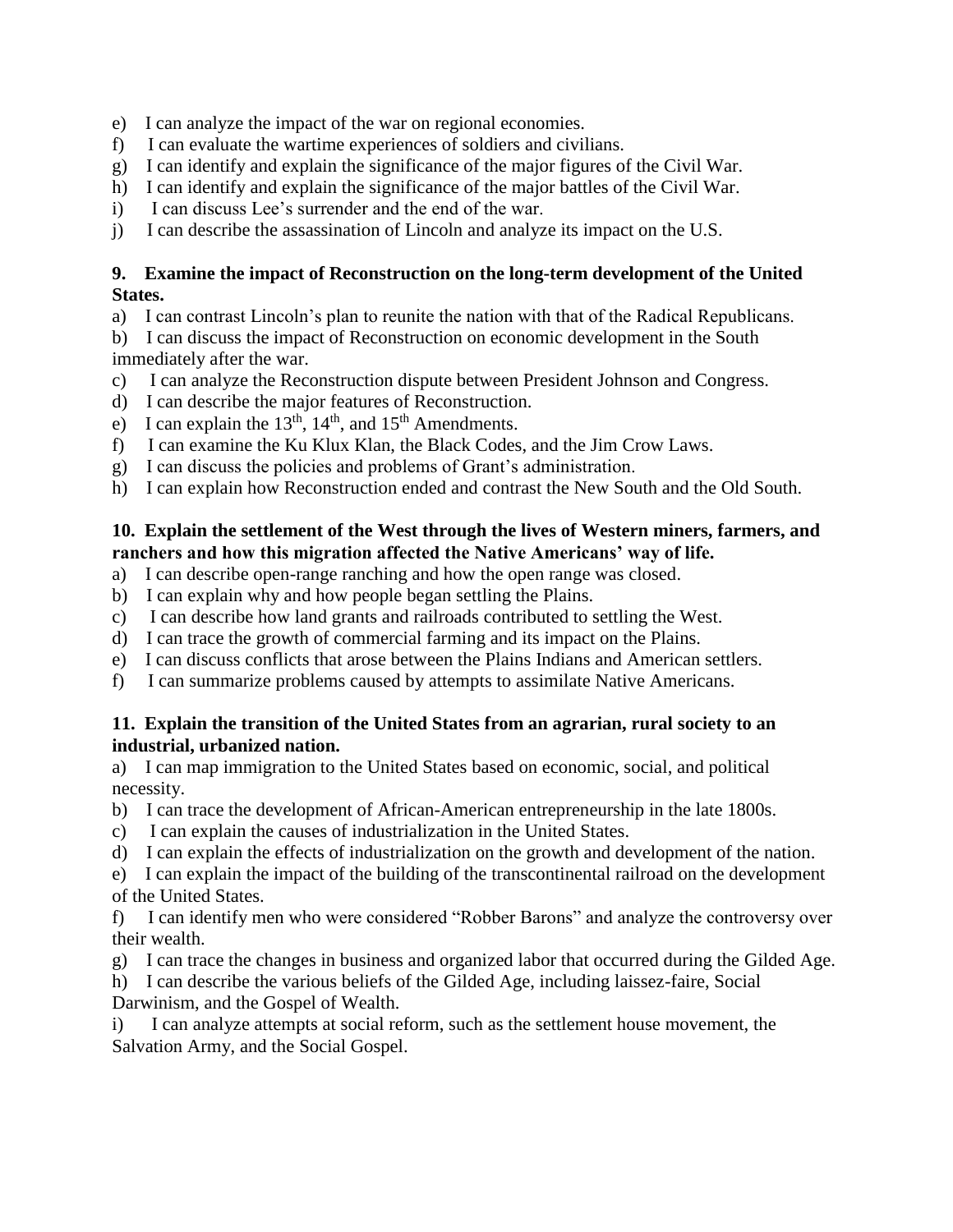#### **Economics**

#### **Basic Foundations of Economics**

#### **1. Identify basic economic vocabulary and various types of economies.**

a) I can explain the role of scarcity in answering basic economic questions.

b) I can identify how factors of production and the circular flow chart are basic keys to the needs of an economy.

- c) I can analyze the three basic economic questions.
- d) I can comprehend and synthesize the circular flow chart.
- e) I can recognize and use basic economic vocabulary.

# **Comparative Economic Systems**

## **2. Compare and contrast various economic systems.**

- a) I can distinguish characteristics of traditional, command, and market economies.
- b) I can compare and contrast the essential economic concepts associated with capitalism, communism, and socialism.

c) I can analyze the three basic economic questions and apply them to various economic systems.

#### **Business and Market Structure**

#### **3. Identify and analyze examples of various market structures, business organizations, unions, and labor**.

a) I can distinguish between various forms of business organizations.

b) I can explain and differentiate between perfect competition, monopolistic competition, oligopolies, and monopolies.

c) I can analyze product differentiation and non-price competition.

d) I can identify Fortune 500 companies and analyze the corporate practices of selected companies.

- e) I can synthesize what makes monopolies dangerous.
- f) I can give examples of unions in the USA.
- g) I can analyze the impact of unions on labor conditions.
- h) I can explain how unemployment statistics are determined.

#### **Supply/Demand and Prices**

#### **4. Describe and analyze shifts and determinants of the supply and demand curve.**

- a) I can synthesize how supply and demand shapes our economy.
- b) I can explain why supply and demand are so important to economics and life.
- c) I can describe and analyze shifts and determinants of the S/D curve.
- d) I can compare elastic and inelastic supply and demand for all products.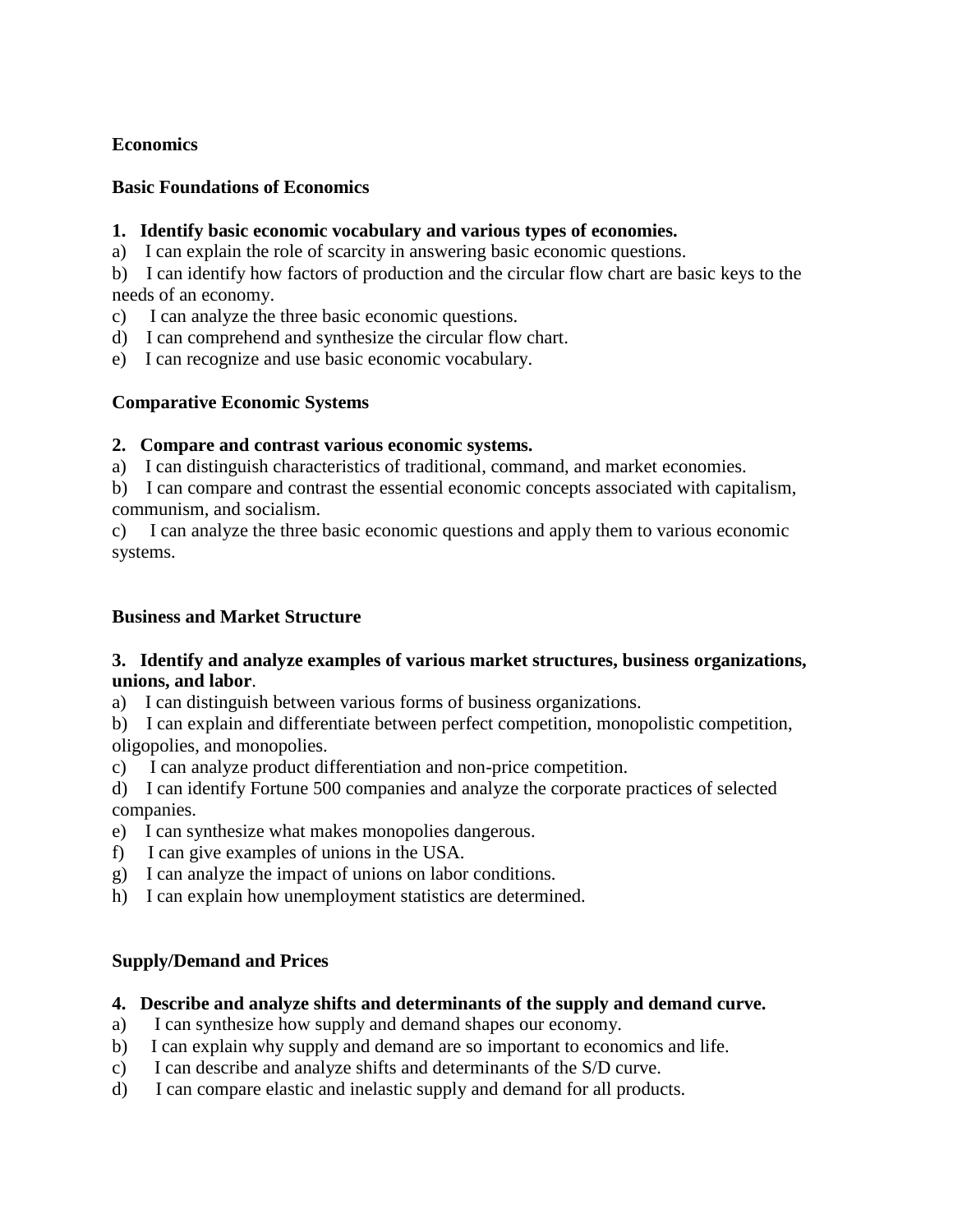- e) I can explain the significance of market clearing price.
- f) I can graph a market clearing price.
- g) I can identify a surplus and shortage on a S/D graph.

#### **Employment, Wages, Labor, and Poverty**

#### **5. Describe and comprehend the value of jobs, education, revenue, and resources in America.**

- a) I can compare and contrast standard of living and equity of educational opportunities.
- b) I can explain the costs and benefits of government intervention in the U.S. economy.
- c) I can predict the effect of public policy decisions on individuals.
- d) I can identify sources of state and federal revenue.
- e) I can explain the federal and state tax structure including a focus on families in Alabama.
- f) I can identify legitimate expenditures of state and federal government.
- g) I can distinguish between progressive and regressive taxes.
- h) I can identify various forms of taxation (i.e. excise, sales, estate taxes).
- i) I can analyze issues of tax fairness.
- j) I can complete basic tax forms properly.

#### **Finance, Money, and Investments**

#### **6. Identify and examine basic principles of money management and wealth.**

a) I can plan and devise a simulated budget that demonstrates understanding of prioritizing, money management, and life skills.

b) I can analyze and explain the advantages and disadvantages of obtaining credit and the importance of credit history.

c) I can evaluate and predict the performance of the stock market based on fundamental knowledge learned and practiced in hypothetical situations.

- d) I can describe and compare the importance of insurance, bonds, and loans.
- e) I can understand the value of savings, as well as having an emergency fund.
- f) I can assess the cost of interest in financing a loan.
- g) I can compare and contrast the impact of renting and buying a home.
- h) I can compare and contrast the impact of buying and leasing a car.

#### **U.S. Federal Reserve and Monetary Policy**

#### **7. Compare and contrast the importance and implementation of monetary and fiscal policy.**

a) I can explain how money supply is expanded or contracted.

b) I can describe methods by which the United States measures domestic output, national income, and price level.

- c) I can describe the importance of the Federal Reserve.
- d) I can analyze the role of monetary policy.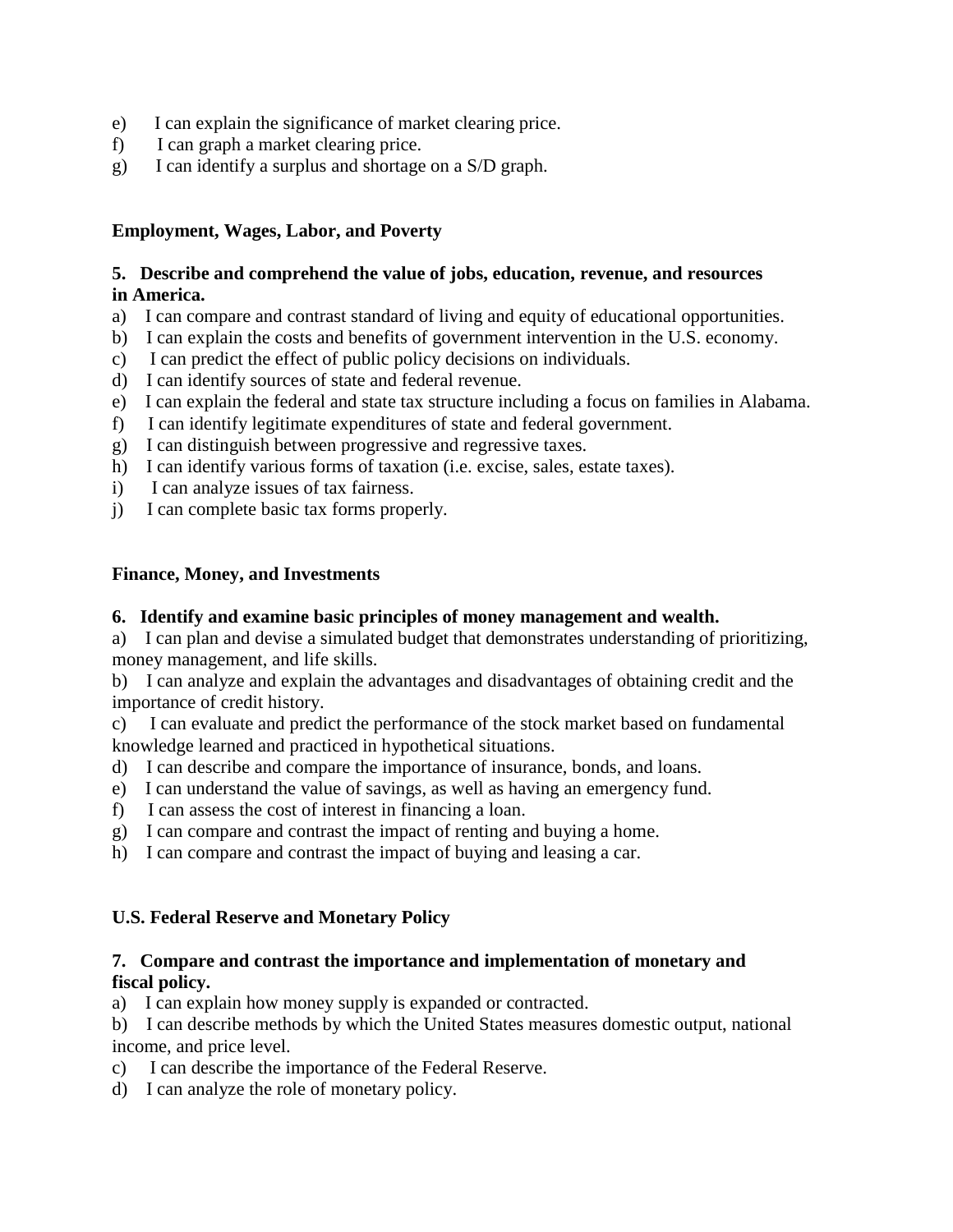- e) I can analyze the role of fiscal policy.
- f) I can explain the role of basic banking concepts.
- g) I can explain how the GDP is calculated.
- h) I can list and explain the tools used by the Federal Reserve to influence the money supply.
- i) I can list and explain the tools used by the Federal government to implementfiscal policy.
- j) I can identify policies used in an attempt to control economic fluctuations.
- k) I can graph and explain the phases of the business cycle.
- l) I can list and explain various economic indicators.

# **U. S. History Modern Learning Targets**

The following skills will be embedded throughout the social studies curriculum:

- Reading and interpreting documents.
- Analyzing charts, graphs and maps.
- Utilizing various types of primary and secondary sources.
- Formulating and supporting arguments using relevant and/or historical evidence.

## **1. Describe and analyze the social and political origins, accomplishments, and limitations of Progressivism.**

a) I can describe the impact of the muckrakers on public opinion during the Progressive Movement.

b) I can analyze Supreme Court decisions affecting the Progressive Movement (i.e. Plessy v. Ferguson) and their impact on society.

c) I can compare and contrast the Presidential leadership of Theodore Roosevelt, William H. Taft, and Woodrow Wilson to determine the successes of progressive agendas.

d) I can identify major pieces of Progressive legislation and infer their long term effects (i.e. trust-busting, Pure Food and Drug Act, Meat Inspection Act, Hepburn Act, health and safety codes, etc.).

# **2. Explain the causes and impact of American Imperialism.**

a) I can explain the underlying causes of United States imperialism, including economic growth, the belief in Social Darwinism, and the creation of a modern navy.

b) I can explain the causes and impact of the annexation of Hawaii.

c) I can explain the motives, causes, and consequences of the Spanish-American War.

d) I can organize the events that led to the United States' economic and political domination of Latin America.

e) I can differentiate between the Roosevelt Corollary, Dollar Diplomacy, and Missionary Diplomacy.

f) can explain the problems that arose between the U.S. and Mexico in the early 1900s as a result of U.S. interventionism.

# **3. Describe the causes and impact of the intervention by the United States in World War**

# **I.**

a) I can identify the major causes of World War I.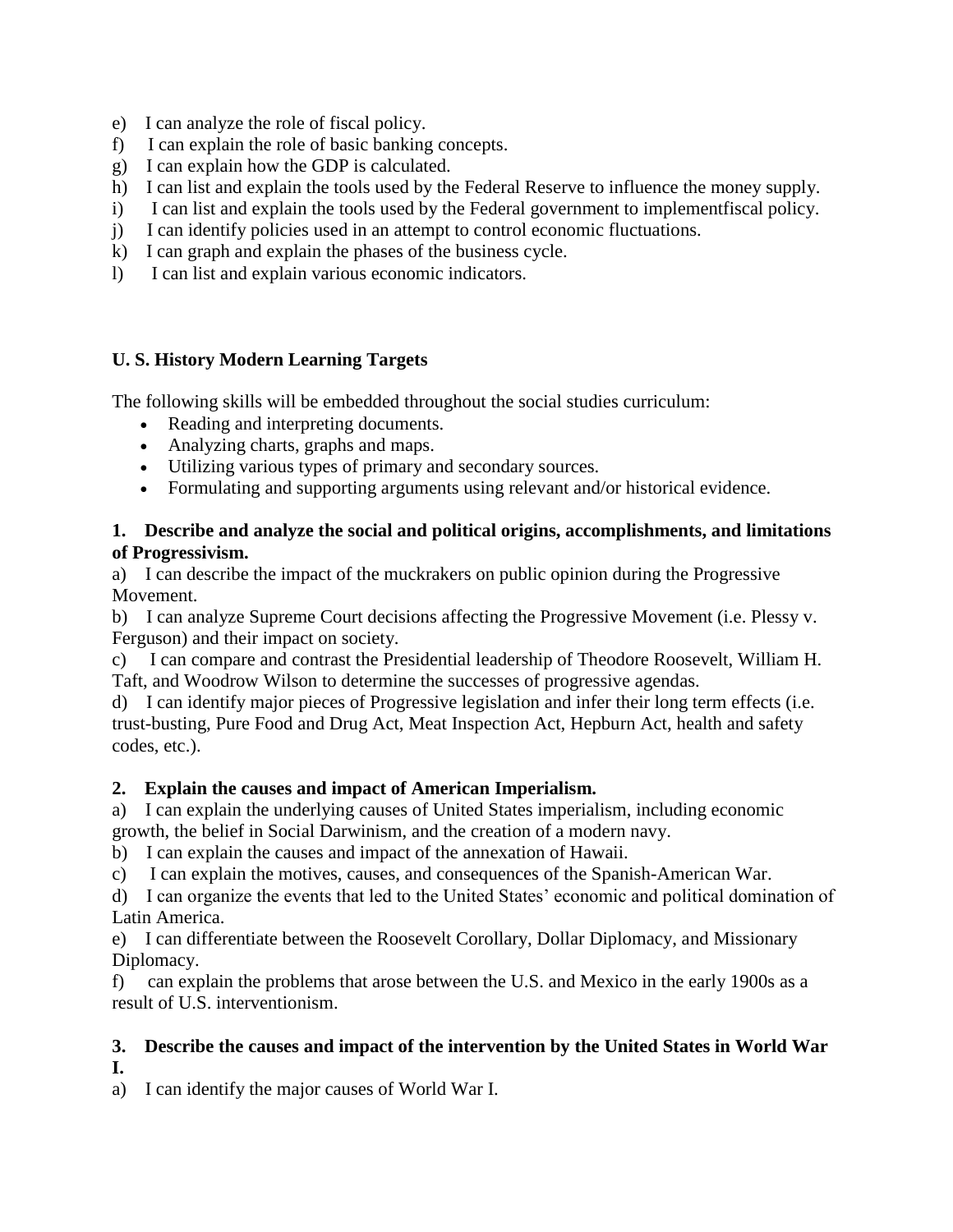b) I can identify the major reasons for America's entry into the war.

c) I can explain the technological advances that revolutionized modern warfare.

d) I can explain how the mobilization of the United States for World War I affected the population of the United States.

e) I can analyze the changing role of the government as it mobilized for war.

f) I can analyze government propaganda for ways it influenced American society.

g) I can explain the provisions of the Treaty of Versailles and America's reaction to President Wilson's Fourteen Points.

h) I can explain the purpose and weaknesses of the League of Nations.

i) I can compare the short-term and long-term effects of changing boundaries in Europe.

#### **4. Describe the impact of social changes and the influence of key figures in the United States from World War I through the 1920s.**

a) I can compare and contrast the domestic policies of the Harding, Coolidge, and Hoover administrations as they exemplify elements of 1920s culture.

b) I can discuss the clash of values that surfaced during the 1920s.

c) I can analyze the impact of the passage of major legislation such as Prohibition on society.

d) I can analyze major court cases of the post-World War I era such as the Scopes Trial and the Sacco-Vanzetti Trial.

e) I can describe the impact of American writers, mass entertainment, and technological innovations on culture.

f) I can explain the influence of key figures from the Harlem Renaissance and the Jazz Age on American culture.

g) I can trace the changing economic behavior of American consumers and its effect on society as a precursor to the Great Depression.

#### **5. Describe social and economic conditions from the 1920s through the Great Depression, factors leading to a deepening crisis, and successes and failures associated with the programs and policies of the New Deal.**

a) I can distinguish between the underlying economic causes and the factors that immediately precipitated the Great Depression.

b) I can compare and contrast the fiscal policies of Herbert Hoover and Franklin D. Roosevelt and determine the successes and failures of both.

c) I can identify the social, geographical, and economic causes of the Dust Bowl and its impact on migration patterns.

d) I can discuss the impact of the Great Depression on the lives of everyday Americans.

e) I can analyze the impact of legislation and agencies that were created under the New Deal.

f) I can discuss the impact of notable authors of the period, such as John Steinbeck, William Faulkner, and Zora Neale Hurston.

# **6. Explain the entry by the United States into World War II and major military campaigns in the European and Pacific Theaters.**

a) I can identify roles of specific leaders of nations involved in the war.

- b) I can explain the isolationist debate as it evolved from the 1920s to Pearl Harbor.
- c) I can identify specific battles and military strategy significant to the progress of World War
- II.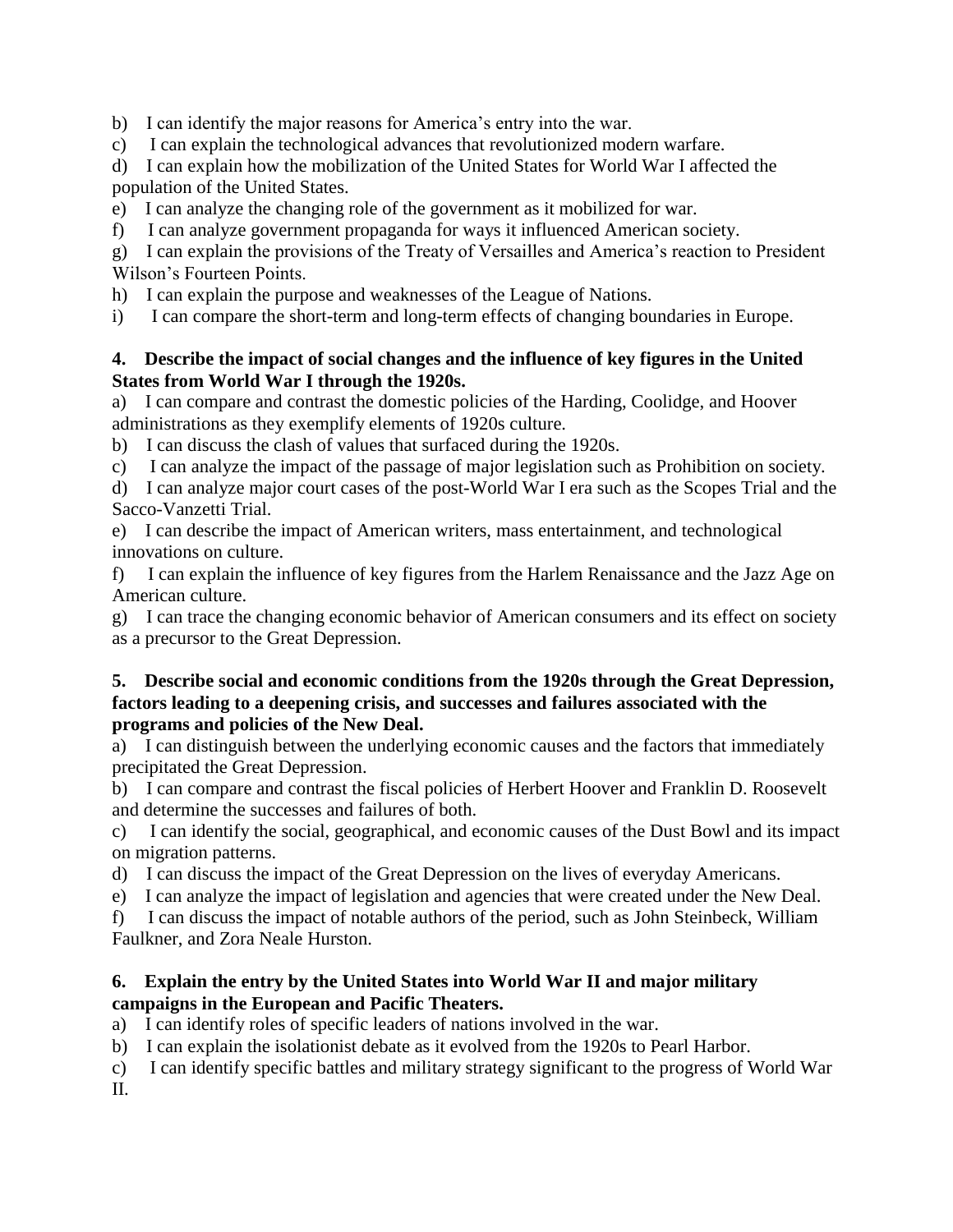d) I can describe the changing home front, including wartime economic measures, population shifts, racial and ethnic tensions, industrialization, science, and technology.

e) I can describe consequences of World War II on the lives of American citizens (i.e. women, Japanese-Americans, African-Americans).

f) I can identify examples of Alabama's participation in World War II.

g) I can explain events and consequences of war crimes committed during World War II.

#### **7. Explain the increased role of the United States in foreign affairs in the Cold War period.**

a) I can identify the tensions associated with the Cold War era and can locate areas of conflict during this period.

b) I can explain and analyze the containment policy and its impact on Cold War foreign policy (i.e. the domino theory, Truman Doctrine, and events associated with the Berlin Blockade).

c) I can identify and explain the purpose of the Marshall Plan.

d) I can explain the causes and impact of the Red Scare, including the role of the House Un-American Activities Committee and Joseph McCarthy.

e) I can describe the Cold War policies of Dwight D. Eisenhower (i.e. brinkmanship and massive retaliation).

#### **8. Identify major domestic events and issues of the Truman and Eisenhower administrations.**

a) I can analyze the economic impact of increased demand for consumer products following World War II.

b) I can describe events associated with the election of 1948.

c) I can describe the goals and results of Truman's Fair Deal (i.e. expansion of Social Security, increase of minimum wage, civil rights bill).

d) I can identify changes in everyday life that developed as families moved to a suburban lifestyle.

e) I can analyze the degree to which prosperity extended to all Americans in the 1950s.

#### **9. Describe major domestic and foreign policy events and issues of the Kennedy and Johnson administrations.**

a) I can explain the impact of the New Frontier and the Great Society on the people of the United States.

b) I can describe Alabama's role in the space program under the New Frontier.

c) I can identify significant decisions issued by the United States Supreme Court during the Kennedy and Johnson administrations.

d) I can analyze the causes and impact of the Bay of Pigs incident.

e) I can relate events associated with the Cuban Missile Crisis.

#### **10. Trace the course of the involvement of the United States in Vietnam from the 1950s to 1975.**

a) I can trace America's involvement in Vietnam during the Kennedy, Johnson, and Nixon administrations.

b) I can describe strategies of the Vietcong and the North Vietnamese Army, including the Ho Chi Minh Trail.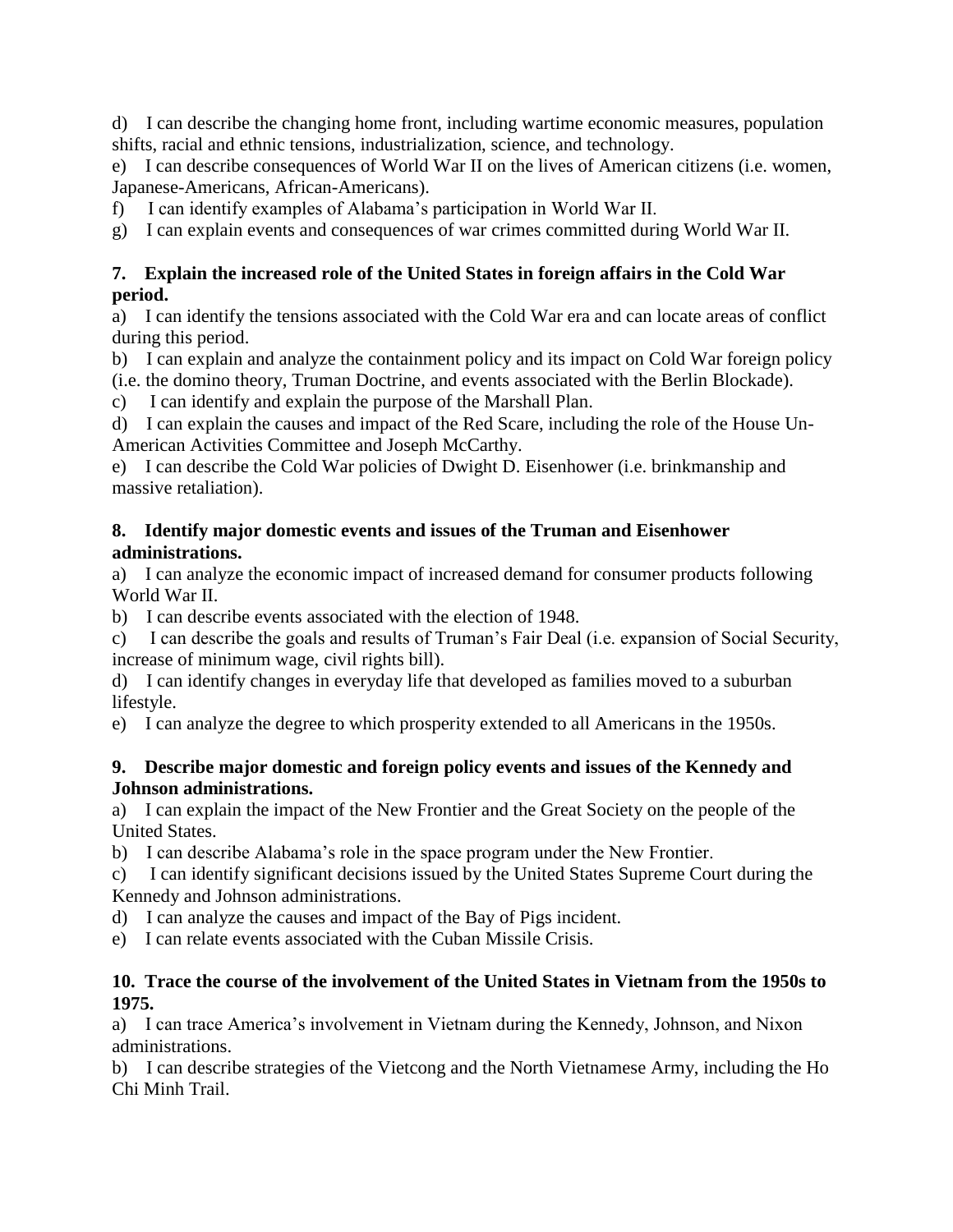- c) I can explain the successes and failures of the United States military in Vietnam.
- d) I can analyze the effect that the Vietnam War had on American society and culture.

#### **11. Evaluate and critique events of the modern Civil Rights Movement from post-World War II to 1970 and discuss the resulting social and economic changes.**

a) I can trace the federal government's involvement in the modern Civil Rights Movement, including the abolition of the poll tax, the desegregation of the armed forces, *Brown v. Board of Education*, and the Civil Rights Acts and the Voting Rights Act.

b) I can explain the contributions of individuals and groups to the modern Civil Rights Movement.

c) I can identify people and events in Alabama that influenced the Civil Rights Movement.

d) I can describe the development of a militant aspect of the Civil Rights Movement, including the Black Panthers and Malcolm X.

#### **12. Identify and describe modern social movements and leaders fighting for social and economic change.**

a) I can discuss the efforts and accomplishments of important people in the modern feminist movement, such as Betty Friedan.

b) I can describe the social impact of specific court cases and legislation that impacted the feminist movement, such as Title IX.

c) I can discuss the successes and failures of the Hispanic Movement.

d) I can identify Affirmative Action and other significant government programs which continued to ensure equal access to education for different minority groups.

e) I can discuss the Native American movement for civil rights.

f) I can identify and discuss significant disasters which helped shape important environmental legislation.

#### **13. Trace significant policies and issues of presidential administrations from Richard Nixon to the present.**

a) I can describe political and economic policies that led to the collapse of communism and the end of the Cold War (i.e. detente, glasnost, perestroika, Strategic Defense Initiative, and the Berlin Wall).

b) I can trace significant domestic policies and issues of presidential administrations from Richard Nixon to the present, such as New Federalism, Whip Inflation Now, New Conservatism, and Reaganomics.

c) I can identify and describe the Watergate scandal and explain the effect it had on the nation.

d) I can describe the technological, social, and economic changes occurring in the United States from the 1970s to the present.

e) I can analyze modern Presidential scandals such as the Iran-Contra Affair, Monica Lewinsky, Whitewater, Travelgate, and the Clinton impeachment.

f) I can analyze the events of September 11, 2001 and the War on Terror.

# **United States Government**

#### **Origins / Forms of Government**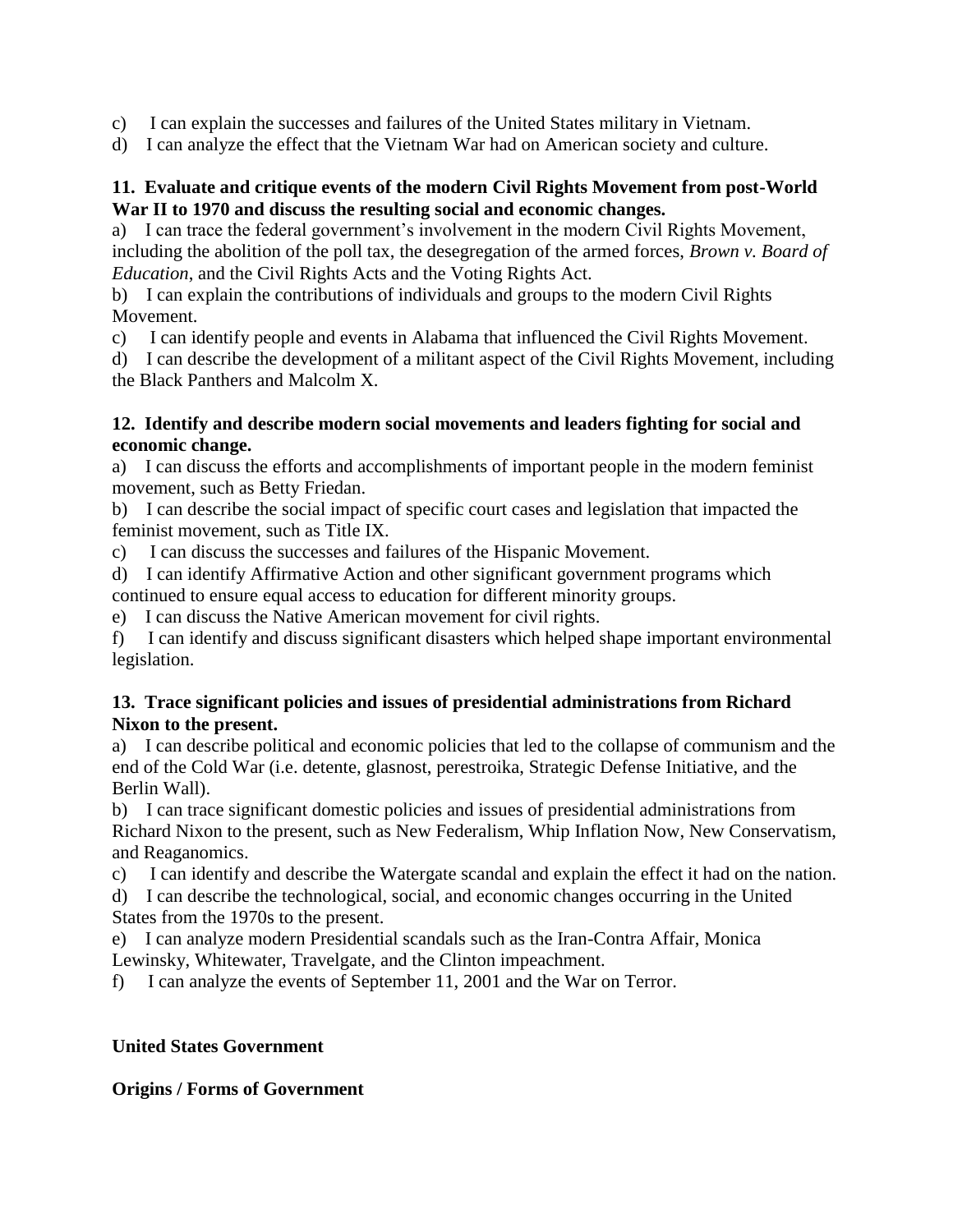# **1. Explain the formation of American ideas of government.**

a) I can describe theories regarding the evolution of the state.

b) I can apply the concepts of limited government and rule of law to analysis of American documents.

c) I can explain the content of documents from English history that influences the formation of American documents.

d) I can recognize the impact of colonial governments on the formation of the United States government.

e) I can recognize events leading to declaring independence from England.

## **2. Analyze documents essential to American government.**

- a) I can read the Declaration of Independence and recite a passage from it.
- b) I can analyze the content of the Declaration of Independence.

c) I can compare and contrast the Articles of Confederation and the United States Constitution.

- d) I can summarize the plans and compromises presented at the constitutional convention.
- e) I can relate arguments presented in the debate over ratifying the constitution.

## **3. Compare the government in the United States to other systems.**

- a) I can classify various forms of government utilized in other nations.
- b) I can classify the form of government used in the United States.
- c) I can list characteristics of a democracy.

#### **United States Constitution and Federalism**

#### **4. Identify and analyze the content of the United States Constitution.**

- a) I can recite the preamble to the United States Constitution.
- b) I can list the main topic of each article in the United States Constitution.
- c) I can explain in detail the provisions of Articles IV VII.

d) I can identify the content of the Bill of Rights and subsequent amendments to the United States Constitution.

- e) I can explain the process of adding formal amendments to the constitution.
- f) I can describe the informal amendment process.
- g) I can assess the impact of the informal amendment process.
- h) I can describe the principles in the United States Constitution.
- i) I can list the function of each branch of government.

j) I can outline the powers each branch of government uses to control the power of the other branches.

#### **5. Explain the concept of federalism and analyze its impact on powers held at each level of government in the United States.**

- a) I can describe the division of powers in the federal system.
- b) I can determine which level of government holds specific powers.
- c) I can outline the function of revenue of sharing in the federal system.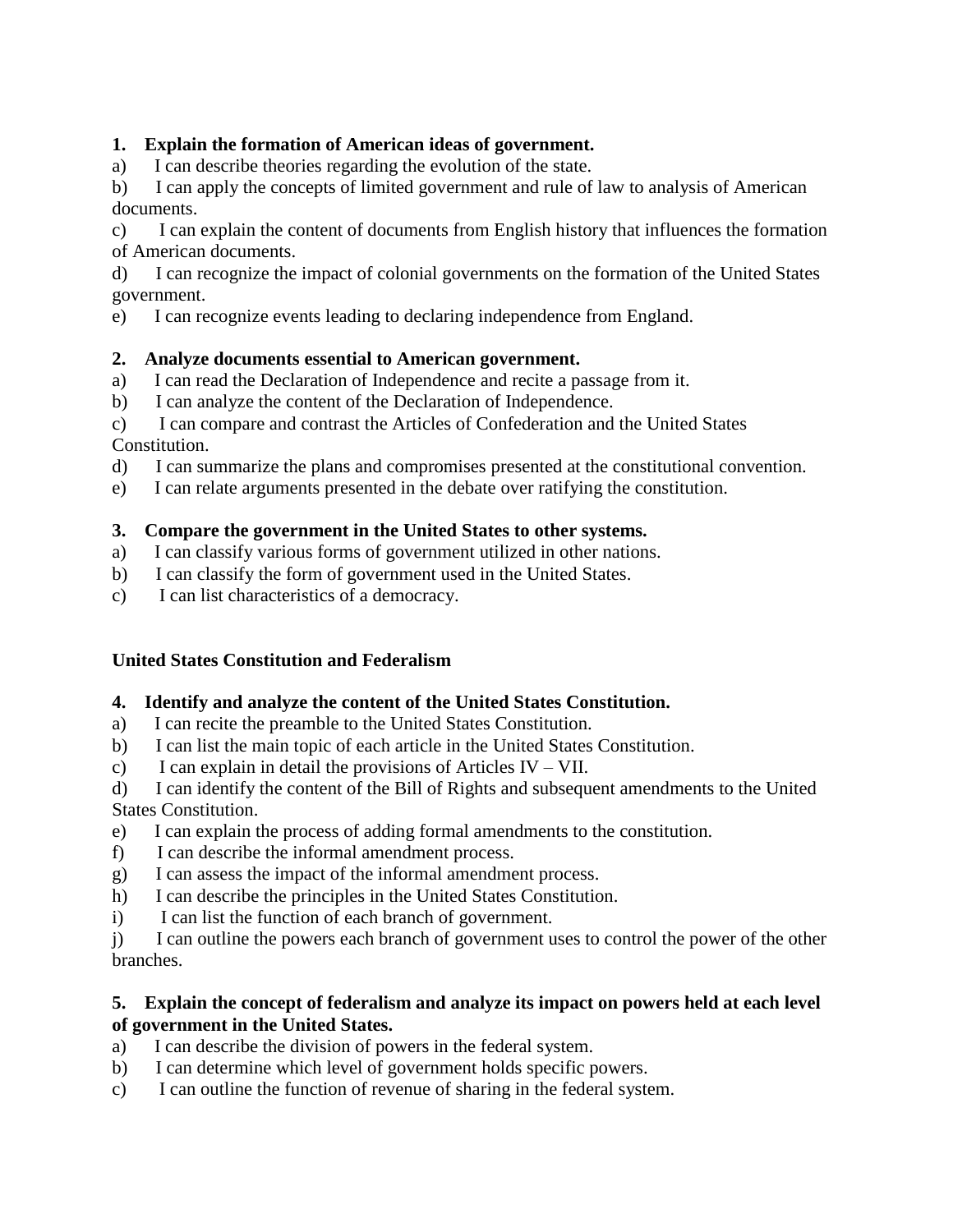d) I can detect the shifts in power that have resulted from revenue sharing over decades.

## **Politics, Political Parties and Elections**

#### **6. Summarize the role of political parties, interest groups, the media and public opinion on elections in America.**

- a) I can explain the function of political parties in America.
- b) I can identify pros and cons of one-party, two-party and multi-party systems.
- c) I can identify the types of third parties in America.
- d) I can cite examples of each type of third party.
- e) I can outline the organization of the two major parties at each level of government.
- f) I can compare the content of party platforms for the Democratic and Republican parties.
- g) I can explain the function of special interest groups.
- h) I can analyze the role of PAC's in impacting policy in America.
- i) I can assess the impact of the media on elections in America.
- j) I can identify methods of assessing public opinion.
- k) I can judge the impact of public opinion polling.
- l) I can explain the types of propaganda used in campaign advertising.

#### **7. Recognize the policies regarding voting in America and be able to explain statistics regarding voter turnout.**

- a) I can describe the extension of suffrage in United States history.
- b) I can list qualifications for voting in American elections.
- c) I can explain mechanisms of casting a ballot.
- d) I can analyze statistics regarding voting in America.
- e) I can describe the function of primaries and caucuses in the political process.
- f) I can compare and contrast open and closed primaries.

# **Powers and Responsibilities of Each Branch of Government**

#### **8. Describe and analyze the form and function of the legislative branch of government.**

- a) I can list current Senators and Representatives from Alabama.
- b) I can identify Alabama's congressional districts on a map.
- c) I can summarize the process of congressional redistricting.
- d) I can explain rules governing redistricting.
- e) I can list leaders in the House of Representatives and the Senate.
- f) I can explain the powers and duties of Congressional leaders.
- g) I can identify constitutional provisions regarding Congress.
- h) I can explain the function of committees in Congress.
- i) I can outline how a bill becomes a law.
- j) I can construct a piece of legislation and argue for its passage.
- k) I can analyze the impact of various laws proposed.
- l) I can critique legislation presented in committee hearings.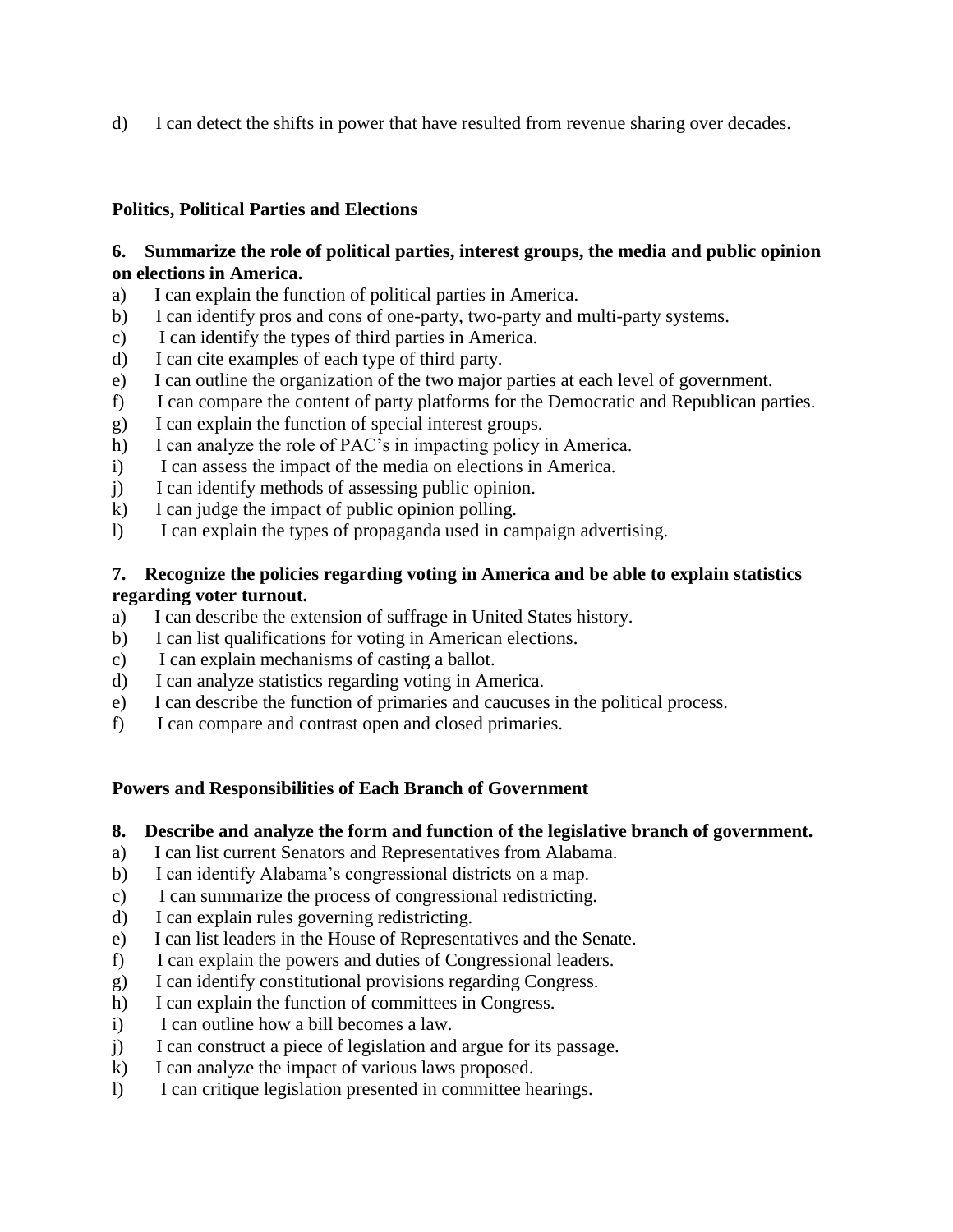- m) I can summarize laws currently or recently introduced in Congress.
- n) I can use the internet to find information on contacting my Congressman.
- o) I can use the internet to find legislation introduced in Congress.
- p) I can describe the legislative and non-legislative powers of Congress

#### **9. Describe and analyze the form and function of the executive branch of government.**

- a) I can list various roles filled by the president.
- b) I can interpret constitutional provisions regarding the President and Vice-President.
- c) I can outline the process of nominating and electing the President and Vice-President.
- d) I can explain how the Electoral College functions.
- e) I can analyze the impact of proposals for reforming the Electoral College.
- f) I can summarize the powers of the executive branch.
- g) I can list current Cabinet members.
- h) I can identify the function of each cabinet department.

i) I can identify current members of the White House Executive Office and explain the duties of each.

- j) I can summarize the structure and function of independent executive agencies.
- k) I can summarize the structure and function of independent regulatory commissions.
- l) I can summarize the structure and function of government corporations.
- m) I can describe the function of the civil service system.

#### **10. Describe and analyze the form and function of the judicial branch of government.**

- a) I can identify the structure of the national court system.
- b) I can identify the structure of the state court system.
- c) I can name current members of the United States Supreme Court.
- d) I can analyze recent Supreme Court decisions.
- e) I can utilize recent Supreme Court decisions to determine the ideology of current Supreme Court members.
- f) I can analyze the various types of opinions issued by the Supreme Court.
- g) I can explain the appellate process.
- h) I can describe the process through which the Supreme Court issues decisions.
- i) I can classify issues into federal and state jurisdictions.
- j) I can classify civil and criminal issues.
- k) I can classify felonies and misdemeanors.
- l) I can identify the role of petit and grand juries.
- m) I can explain the value of the jury system in a democracy.

#### **Civil Rights and Civil Liberties**

#### **11. Discuss civil rights and liberties and the significance of incorporation of the Bill of Rights.**

- a) I can analyze court decisions regarding freedom of religion.
- b) I can explain court rulings regarding freedom of speech.
- c) I can analyze court decisions regarding freedom of the press, assembly and petition.